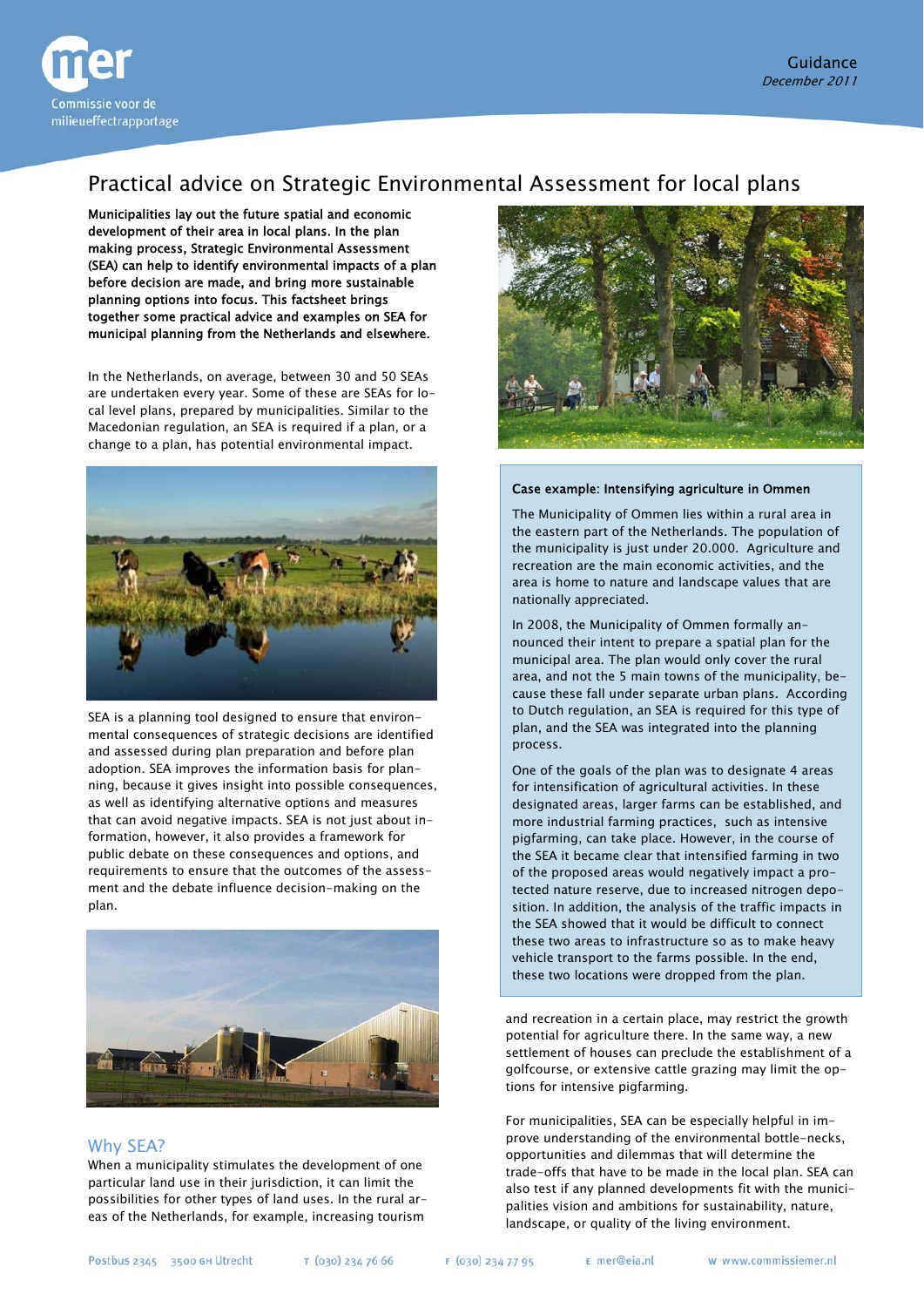## Integrating SEA into the planning process

SEA practice has shown SEA to be most effective if it is fully integrated into the plan-making process. SEA is also more efficient when integrated, since several of the planning process and SEA activities overlap and interact. Collecting baseline information, for example, informs both the SEA and plan development. Similarly, identification of relevant environmental effects is likely to influence the generation of plan alternatives in the planning process.

It is also important to bear in mind that there are certain procedural requirements for both planning and SEA that have to be met, according to Macedonian regulation. For instance, the Macedonian SEA regulation requires a formal screening decision to be made, on whether or not an SEA is required for a specific plan or programme. A screening form has been developed for this purpose. More information on the regulatory requirements can be found on the SEA portal (www.sea-info.mk) of the Ministry of Environment and Physical Planning (MoEPP).

## Developing plan alternatives

The development and comparison of plan alternatives is central to SEA. For municipal plans the alternatives usually consist of different spatial designs for an area. In the Netherlands, we commonly see 2 to 3 alternatives in an SEA (in addition to the "business as usual" development!).

Alternative development in SEA can start from very specific ambitions or goals that the municipality has. The SEA can then further detail these ambitions into spatial options, and show the feasibility of the ambitions, and the trade-offs or mitigation that might be needed.

Alternatively, design of alternatives can also start from an inventory of the potential for development in the municipal area, given the existing environmental problems and the already adopted policies and preconditions in place. The SEA shows where urgent problems need to be addressed and what planning options the current situation can accommodate. The plan alternatives can then be developed from there.

To help clarify the options available, it is a good idea to develop alternatives along extremes. For example: an alternative based on optimal recreation and landscape enhancement vs. an alternative that maximizes agricultural development.





#### Case example: Conflict between boating and birds?

The town of Herkingen (population 1300) lies on the Dutch coast. It has an attractive yachting harbour, which is an important basis for the town tourism revenue. The harbour is situated next to a protected nature area, well known for its bird populations. The nature area is designated Natura 2000, which means it enjoys the highest protection regime in the Netherlands. In 2007, the Municipality initiated an extension of the harbour. This development required a plan change, and an SEA was part of the planning process. The SEA focused specifically on the effects on the protected nature area.

The SEA team went to work as follows:

- First they inventoried which protected species were present in the area, what the size of their populations was, and the trends in their numbers.
- Then the team explored which effects the harbour would have on those species. Both the impacts as a result of the construction of the harbour, as well as the effect that would follow from the harbours' use. To be able to do this with sufficient certainty, the intensity and timing of recreation yachting activities had to be carefully studied.
- Next, the team inventoried ongoing developments in the areas which could also affect the populations of protected species. Various projects which were not yet in place, but planned for the near future, were included in the business-as-usual scenario. Such as projects for wind turbines and a plan for a tourism resort, both of which had already acquired permits.
- On the basis of this inventory, the cumulative (combined) effects of both the harbour extension and the ongoing development on the species populations could be assessed.
- Finally, the SEA team developed a series of measures possible to mitigate any adverse effects which were brought into view.

The SEA showed that the extension of the yachting harbour would not impact the bird populations negatively. Many of the important bird species reside in the area in winter, when the recreational yachting season is already over. In addition, measures to keep recreational boats out of the more sensitive shallow areas, which the SEA helped to pinpoint, will prevent further disturbance.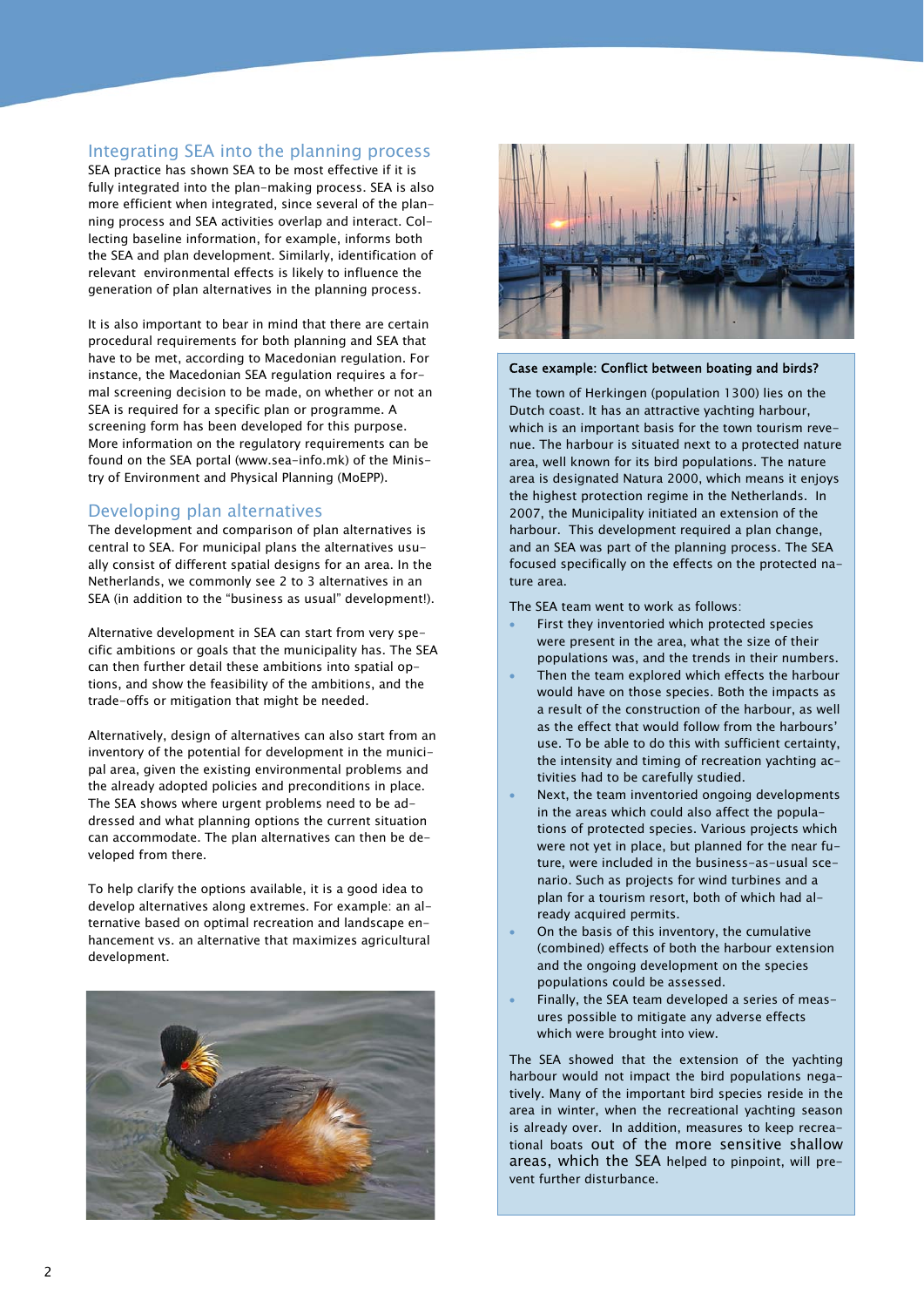### Lessons from Dutch practice

The Netherlands Commission on Environmental Assessment has documented lessons learned from Dutch experience with SEA for local rural plans. These lessons can also be relevant for Macedonian practice.

- Start early : Start the SEA early in the planning process, before key choices have been made. This way the SEA can inform all stages of plan development. It is a good idea to sit down with the planners and environmental experts at the beginning to map out the steps in the planning and SEA processes, and agree on how to optimize integration.
- Make the most of participation: At the local level, political and public involvement is usually higher than at national level. The SEA process brings the relevant stakeholders to the table. Wide consultation is a legal requirment on the draft plan and SEA in both the Netherlands and Macedonia, but it is also useful to involve stakeholders much earlier, to inventory their interests, key problems and ideas for possible solutions. Their involvement adds to the quality of the SEA, because stakeholders often have relevant information and can help find win-win planning solutions. Also, practice has shown that stakeholder involvement can increase support for a plan. Separate guidance on developing an effective participation approach for a plan/SEA is available at the SEA portal of the Ministry for Environmental and Physical Planning [\(www.sea-info.mk\)](http://www.sea-info.mk/)



- Good scoping: Ensure that the SEA has the right scope, it should address only those issues that are important for the plan, not all possible environmental issues. It is important to "scope out" those effects that will not make a difference to the plan choices. Be sure to consult with relevant stakeholders on what these issues are, so that there is agreement on what can be "scoped out".
- Address uncertainty: Uncertainty in the prediction of effects can be dealt with in the SEA by developing scenarios or showing different bandwidths of effects.

Use the right reference situation: In the SEA the alternative planning options are compared against each other, and against the reference situation. Develop a "business-as-usual" scenario or alternative in the SEA that shows how the area will develop if current trends continue and planned policies are implemented.



Map showing farms emitting odour, taken from SEA for municipality Bronckhorst

 Use SEA to future-proof plans: Ensure that the SEA describes the impacts if the development opportunities that the municipal plan offers were maximized. This will help bring into view what the "worst case" impacts are that the plan could give rise to. For example, a Dutch municipal plan designates 100 locations for intensive agriculture. This will give farmers different locations to choose from, and the municipality only expects about 30 of those locations to be utilized. But changing economic conditions in the next few years could increase investment in intensive agriculture. So the SEA should also bring into view what the effect would be of developing  $a$ // the designated locations. This way the municipality can better decide how they could manage the effects if agriculture intensification is higher than expected.